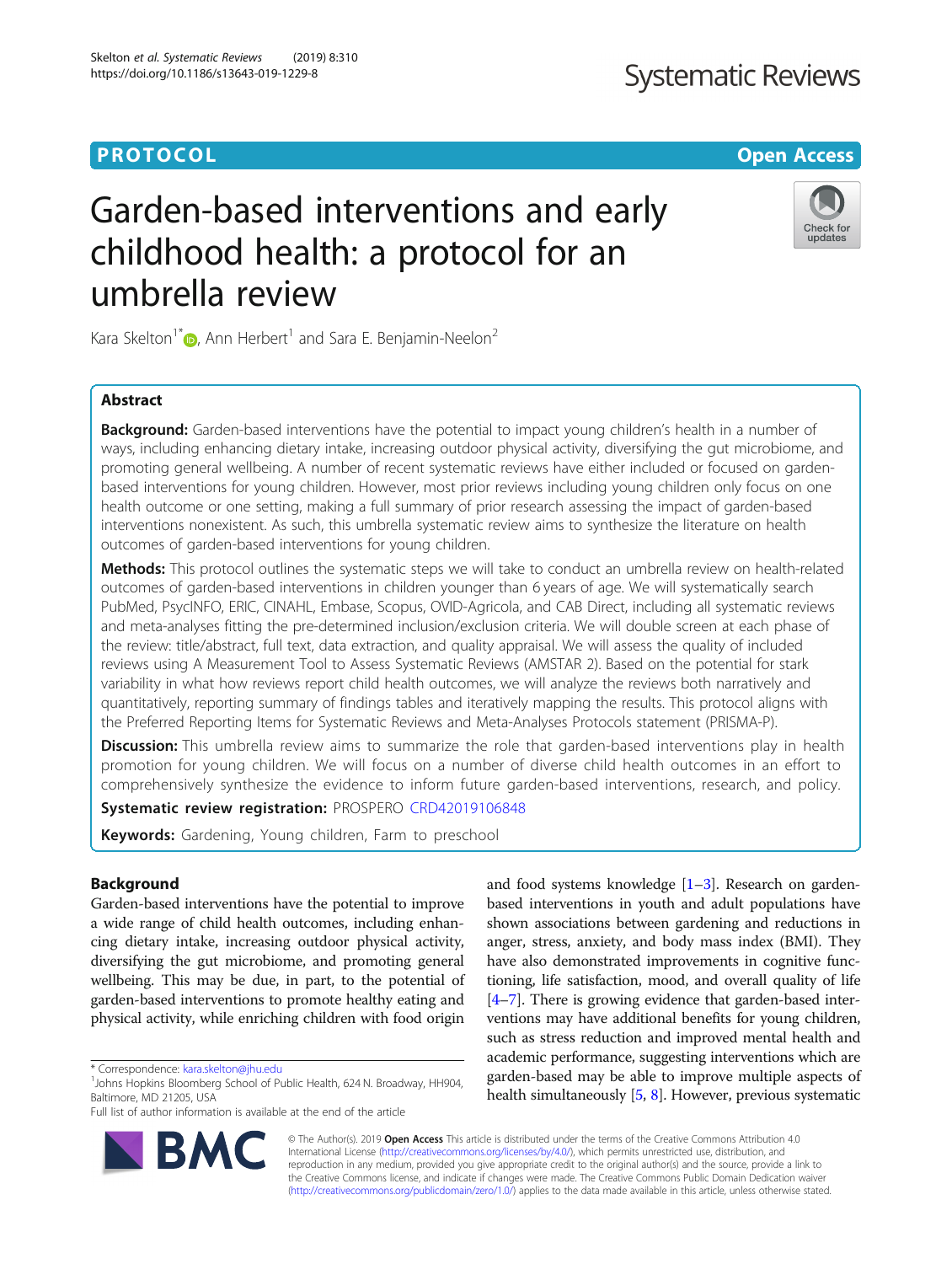reviews have primarily focused on single health outcomes [[9](#page-6-0)–[12](#page-7-0)], leaving large gaps in what is known about the holistic health and wellbeing impacts of gardening programs for young children.

Prior garden-based intervention studies in young children have found some improvement in dietary outcomes, such as fruit or vegetable intake, willingness to try new foods, and even BMI [\[13](#page-7-0)–[15\]](#page-7-0). Younger children may be more willing to taste and accept novel foods than older children [\[16](#page-7-0)], and exposure to fruits and vegetables by age 5 years is vital for establishing habitual consumption later in life [\[17\]](#page-7-0). Previous research has also shown that hands-on experiences through garden-based interventions may increase fruit and vegetable consumption more than an intervention that merely increases availability [\[3,](#page-6-0) [18](#page-7-0)]. Additionally, garden-based interventions have been utilized as a form of therapy for an array of disorders and diseases, such as autism spectrum disorder [[19\]](#page-7-0) and childhood cancer [[20](#page-7-0)]. The benefits of improved dietary and physical activity behaviors and increased nutrition knowledge acquired from these interventions may have the potential to seep through into other child health outcomes, such as enhanced academic performance and improved mental health [\[10,](#page-6-0) [21](#page-7-0)]. However, few review articles have considered and assessed diverse child health outcomes within the same article

While a number of systematic reviews on garden-based interventions for children exist [\[5,](#page-6-0) [6](#page-6-0), [8,](#page-6-0) [10](#page-6-0), [11,](#page-6-0) [22](#page-7-0)–[24](#page-7-0)], there has yet to be a comprehensive umbrella review that summarizes the wide array of health benefits of gardenbased interventions for young children. As noted above, existing systematic reviews on garden-based interventions for children focus primarily on single health outcomes, such as fruit and vegetable intake  $[11]$  or academic performance [\[10\]](#page-6-0). Additionally, most reviews examined only one type of gardening program (e.g., farm-to-preschool) rather than exploring the multiple settings in which garden-based interventions can be implemented [[24](#page-7-0)]. Although there is a published review that looks more broadly at the health impacts of gardening in school-aged children, it included only one study with preschool-aged children [\[8\]](#page-6-0). Additionally, due to the diversity in settings, types, and benefits of garden-based interventions, we aim to holistically evaluate and summarize existing systematic reviews on garden-based interventions and health outcomes for young children in a single umbrella review.

The following question will guide this umbrella review: What role can garden-based interventions play in health promotion for children aged 6 years and younger? To successfully answer this question, we will explore the following objectives:

1. To identify and synthesize existing review articles, ranging from narrative reviews to meta-analyses, on garden-based interventions for young children;

- 2. To determine which garden-based interventions are effective at improving child health and well-being outcomes;
- 3. To identify the most prominent measures used to detect and assess the health and wellbeing impacts of garden-based interventions in young children;
- 4. To critically evaluate available garden-based interventions on child health outcomes both narratively and quantitatively;
- 5. To identify gaps in the literature and to highlight potential areas of improvement for the scientific field of garden-based interventions, including, but not limited to study design, measurement, and child health outcomes.

# Methods

# Protocol development

This umbrella review protocol follows the Joanna Briggs Institute Methodology for Umbrella Reviews [\[25\]](#page-7-0). This protocol was also developed to align with the Preferred Reporting Items for Systematic Reviews and Meta-Analyses Protocols (PRISMA-P) 2015 statement [[26](#page-7-0)] (Additional file [1](#page-6-0)) and has been registered with the PROSPERO database for systematic reviews (#CRD42019106848).

# Review methodology

Given the existence of systematic reviews on garden-based interventions that focus on or include young children, we will conduct an umbrella review, in accordance with the Joanna Briggs Institute Methodology for Umbrella Reviews. The systematic review methodology outlined in this paper will be used to strategically locate, synthesize, and evaluate published systematic review- and meta-analysis-level evidence on the role of garden-based interventions in the health promotion of young children. Umbrella reviews are able to systematically assess the highest levels of evidence for an overall topic, while evaluating the quality of the evidence concurrently [[25](#page-7-0), [27\]](#page-7-0). Therefore, this umbrella review highlights strengths, as well as gaps, in the evidence for garden-based interventions.

We will assess the quality of included systematic reviews on garden-based interventions, including both randomized studies and non-randomized studies, and with and without a control or comparison group, appraising methodological characteristics through the use of A Measurement Tool to Assess Systematic Reviews (AMSTAR 2). Through this critical appraisal tool, this umbrella review will also enable researchers and other stakeholders to determine the quality of existing systematic review-level evidence on garden-based interventions for young children.

# Inclusion criteria

We used the population, intervention, context, outcome and study design (PICOS) structure in formulating the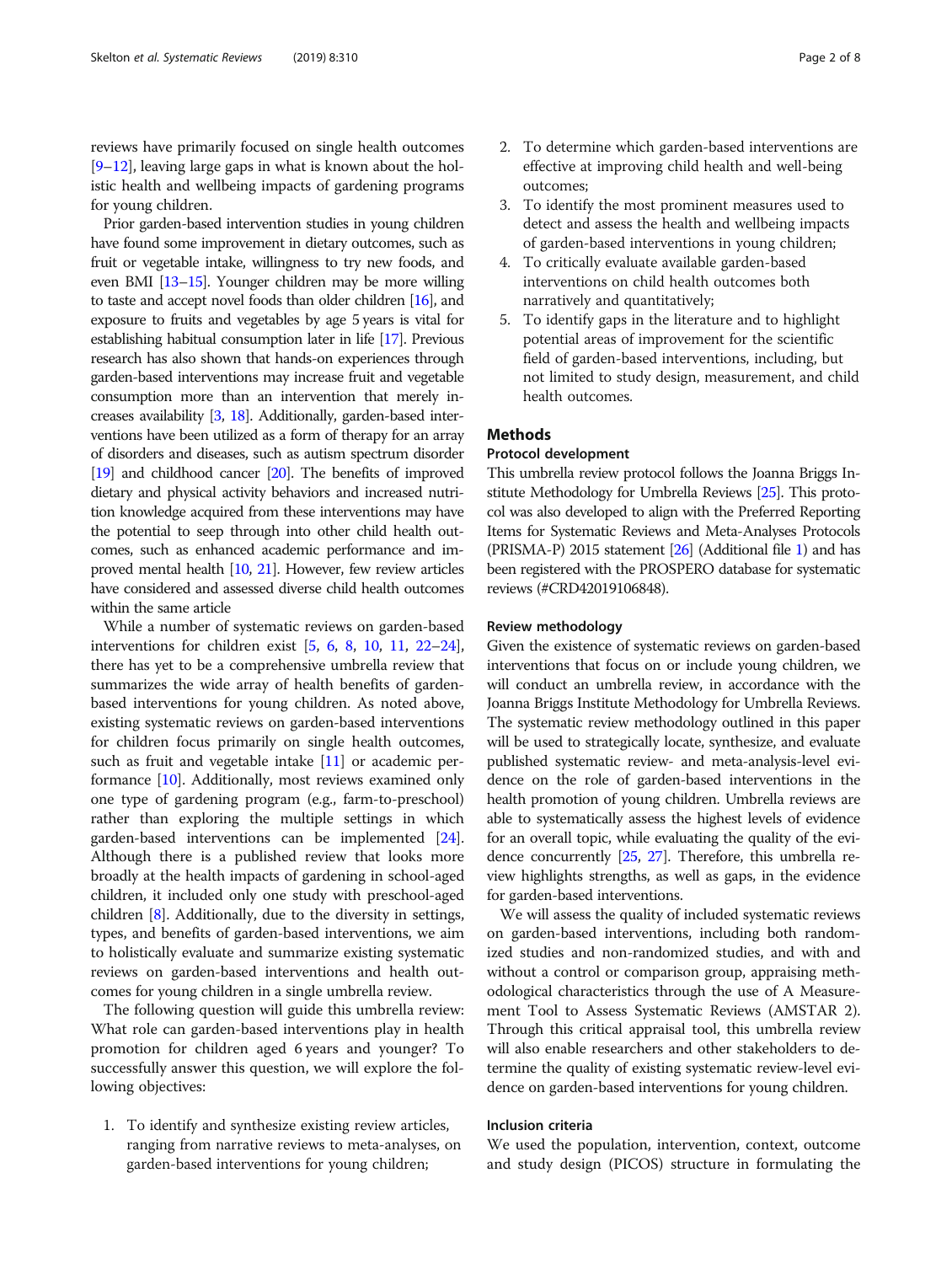scope of this umbrella review [\[27](#page-7-0)]. This enabled us to precisely delineate a priori inclusion criteria for the umbrella review. We will apply the inclusion criteria at both the review and individual study level. For example, there may be a review that meets our inclusion criteria, but further examination at the individual study level reveals there are no studies included within the review that meet inclusion criteria. In this case, we would exclude the review. In other words, there must be at least one individual-level study that meets all inclusion criteria for us to include the review.

# **Participants**

This umbrella review will include systematic reviews that include children younger than 6 years of age. For inclusion, reviews do not have to be focused solely on our age range of interest. However, children younger than 6 years must be within the included age range of at least one included article included in the review. We will not exclude participants based on gender or any other socioeconomic-related factors.

# Intervention

This umbrella review will include systematic reviews that focus on or include garden-based interventions. As there is no single definition of garden-based interventions due to their complexity and variation in type and setting, we have defined this term for the purposes of this review. Thus, we define garden-based interventions as any intervention that engages children in active learning about nutrition, food systems, agriculture, or environmental health through connections with outside fruit or vegetable gardens or farms, raised garden beds, greenhouses, container gardens, microfarms, or other alternative gardening methods. We will also include farm-to-school and farm-to-child care programs, which typically link children with fruit and vegetables from local farms or gardens. For young children, garden-based interventions can occur in an array of settings, including homes, early care and education programs (e.g., center-based child care or preschool), community centers, community gardens, afterschool programs, and summer camps. Similarly, there are numerous ways in which garden-based interventions can be implemented. Some garden-based interventions are standalone programs, and others may be integrated into broader nutrition education programs that incorporate additional interventions simultaneously. For the purposes of this umbrella review, we will include reviews of any garden-based interventions that meet the above criteria. This criterion is intentionally broad to allow for a range of reviews and interventions to be included in this review.

# **Context**

We will not employ any limitations related to the context in which the garden-based interventions take place. Reviews can include garden-based interventions that take place in any county or climate, or in a rural or urban setting. Similarly, the garden-based interventions could be designed for any type of young child, including those of any gender and socioeconomic status. Gardenbased interventions that are focused on children with certain health conditions, special developmental and or psychological considerations, will also be included.

## **Outcomes**

We will consider reviews that include any child-level health or wellbeing outcomes. These include but are not limited to weight or BMI, the gut microbiome, health-related behaviors (e.g., diet, physical activity, social interaction), academic (e.g., knowledge or cognition), and mental health. We will also include qualitative outcomes, including major themes and concepts relating to garden-based interventions, where reported. We will also consider adverse or unintended consequences where noted in reviews. We will include reviews that report both child and parent-level health outcomes, but only the child-level outcomes will be extracted and included in the analysis. We will exclude reviews that focus solely on parent-, school-, or community-related outcomes.

#### Types of studies

For this review, we will include only systematic reviews. Included reviews could have conducted meta-analysis or narrative synthesis as part of their analysis. We will define a systematic review with guidance from the PRISMA-P 2015 statement. A systematic review will be defined as a review which (a) has an explicit set of aims; (b) employs a reproducible methodology, including a systematic search strategy and selection of studies; and (c) is a systematic presentation and synthesis of the characteristics and findings of included studies [\[26](#page-7-0)]. We will exclude review articles that do not meet this definition of a systematic review. We will also exclude individual primary studies. There are no limitations for study designs included in the reviews; any systematic review reporting data about child-level health and overall wellbeing benefits of garden-based interventions for children younger than 6 years will be included. We will include systematic reviews that are randomized (e.g., randomized controlled trial), quasi-randomized, and non-randomized designs (e.g., pre-post design, non-randomized trial). We will exclude systematic reviews that examine qualitative studies. We will include only full review articles published after 1990, as is best practice with umbrella review methodology [[27\]](#page-7-0). Additionally, we will include only peer-reviewed literature (i.e., we will exclude dissertations and conference abstracts) (Table [1\)](#page-3-0).

# Search strategy

# Database search

We will search the following databases from 1990 onward: PubMed, PsycINFO, ERIC, CINAHL, Embase, Scopus,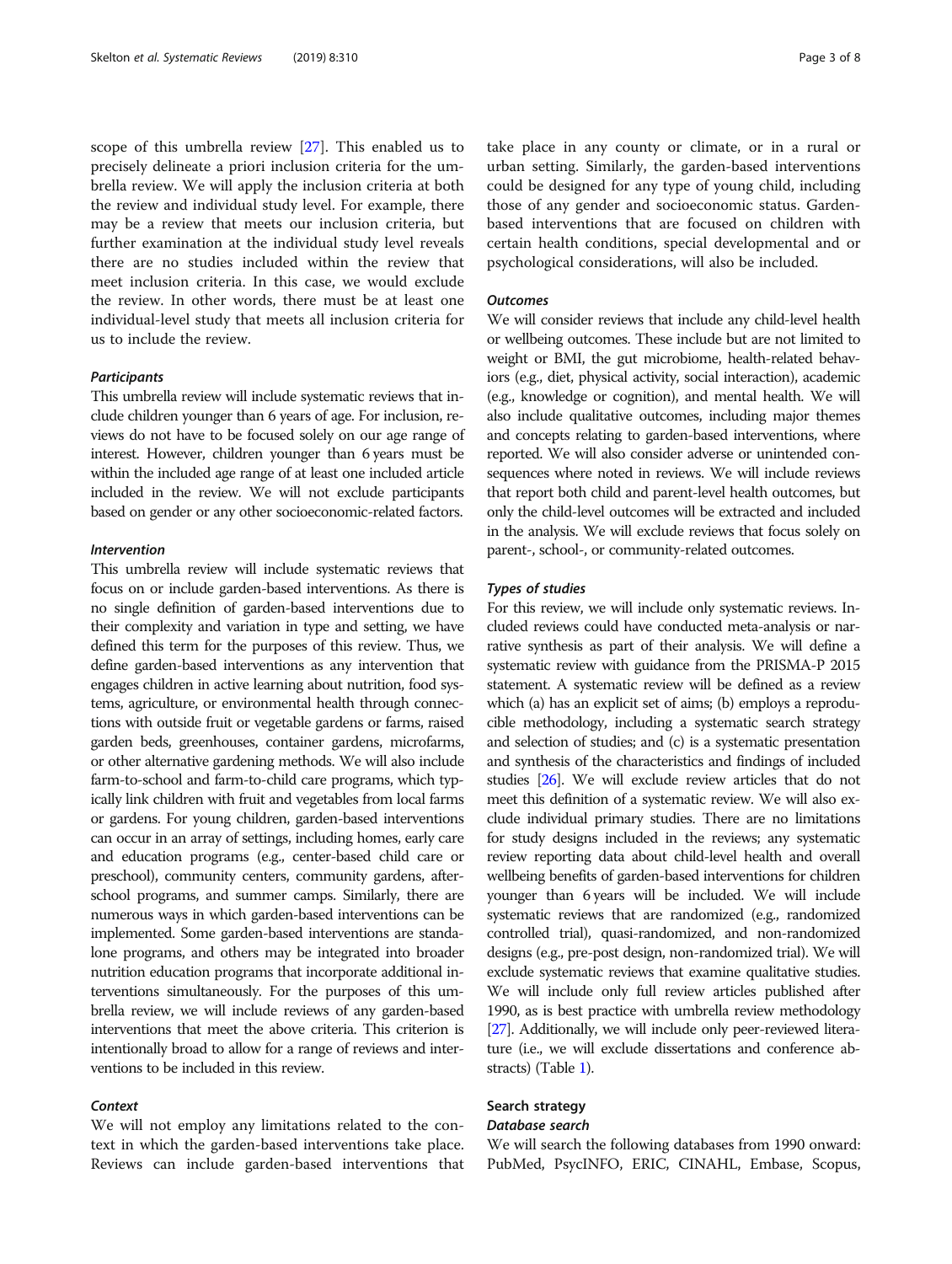|                           | Inclusion criteria                                | Exclusion criteria<br>All other study types (e.g., qualitative systematic review,<br>non-systematic reviews, individual studies) |  |  |  |
|---------------------------|---------------------------------------------------|----------------------------------------------------------------------------------------------------------------------------------|--|--|--|
| Study type                | Systematic reviews, with or without meta-analysis |                                                                                                                                  |  |  |  |
| Study period              | Reviews published in or after 1990                | Reviews published prior to 1990                                                                                                  |  |  |  |
| Participants              | Children younger than 6 years of age              | Children 6 years of age and older                                                                                                |  |  |  |
| Primary outcomes          | Any child-level health or wellbeing outcome       | Any non-child-level outcomes (e.g., parent or<br>community-related outcomes)                                                     |  |  |  |
| Intervention/program type | Garden-based interventions or programs            | Reviews that do not include garden-based interventions<br>or programs                                                            |  |  |  |

<span id="page-3-0"></span>Table 1 Study inclusion and exclusion criteria

OVID-Agricola, and CAB Direct. Additionally, we will search systematic review databases, including the Cochrane Register of Systematic Reviews, the Joanna Briggs Institute Database of Systematic Reviews and Implementation Reports, and PROSPERO. We will also search the first 200 results of Google Scholar, when sorted in relevance ranking, for review and meta-analyses articles. Additionally, we will conduct reference list and citation searches for all included articles. Similarly, when included systematic reviews have been cited more than 200 times, the citation searches will be limited to the first 200 most recent citations. As Cochrane reviews are updated frequently and may be published in peer-reviewed journals in addition to the Cochrane database, we may retrieve more than one review published by the same author(s) on the same topic (e.g., an update of an existing review). If this circumstance arises, we will only include the most recent version of the review. However, we will cite to previous versions of the review.

# Search terms

We will search the abovementioned electronic databases using database-specific controlled vocabulary and key terms. We developed this search strategy using terms for gardening and young children that have been utilized in previous reviews [\[8](#page-6-0), [23,](#page-7-0) [24](#page-7-0), [28](#page-7-0)] as well as additional terms that were selected to capture the breadth of the body of literature. To ensure completeness, we drafted the search strategy in collaboration with a Medical Librarian who specializes in systematic reviews and an expert in early childhood gardening research.

# Pilot search

We conducted a pilot search strategy for all databases listed above (Table 2). We utilized key terms and controlled vocabulary for each database. We used five key review papers as "targets" to ensure the pilot search located the types of articles we wanted to include. The pilot search included all search terms. As we wanted to make sure we were not losing a large number of systematic reviews due to the date restrictions, we ran the pilot search without date restrictions. As we did not find any relevant systematic reviews on this topic for any database prior to 1990, we will include the restriction in the final search strategy. Additionally, we slightly adapted search terminology to ensure we capture all relevant farm-to-school and farm-to-childcare reviews. Adaptation involved the inclusion of additional terminology and removal of terminology that was not relevant to yield all potentially eligible reviews. The final search strategy to be used for the umbrella review is presented in Additional file [2.](#page-6-0)

# Study screening

The lead and second reviewer will carry out the initial database search. To manage the blinded title and abstract screening process, we will utilize Covidence Software (Covidence Systematic Review Software, Veritas

Table 2 Pilot search results, from 1990 to January 9, 2019

|                                                 | PubMed                    | PsycINFO             | <b>ERIC</b>          | <b>CINAHL</b>        |       | Scopus Embase               | Google<br>Scholar                    | <b>CAB Direct</b>    | Agricola                    |
|-------------------------------------------------|---------------------------|----------------------|----------------------|----------------------|-------|-----------------------------|--------------------------------------|----------------------|-----------------------------|
| Search strategy details in<br>Additional file 2 | $10$ , plus<br>MeSH terms | 10, plus DE<br>terms | 10, plus SU<br>terms | 10, plus MJ<br>terms | - 10  | $10$ , plus<br>Emtree terms | AND <sub>2</sub><br>AND <sub>3</sub> | 10, plus PG<br>terms | 1 AND 2<br>AND <sub>3</sub> |
| Number of hits                                  | 12,601                    | 518                  | 610                  | 498                  | 1,753 | 92                          | 200                                  | 378                  | $\mathbf 0$                 |
| Target papers                                   |                           |                      |                      |                      |       |                             |                                      |                      |                             |
| Savoie-Roskos                                   | √                         | $\checkmark$         |                      | √                    | ✓     | √                           |                                      |                      |                             |
| Davis                                           | √                         |                      |                      |                      |       | √                           |                                      |                      |                             |
| Ohly                                            |                           | √                    |                      | √                    | √     |                             | √                                    |                      |                             |
| Masset                                          |                           |                      |                      |                      | √     |                             |                                      | √                    |                             |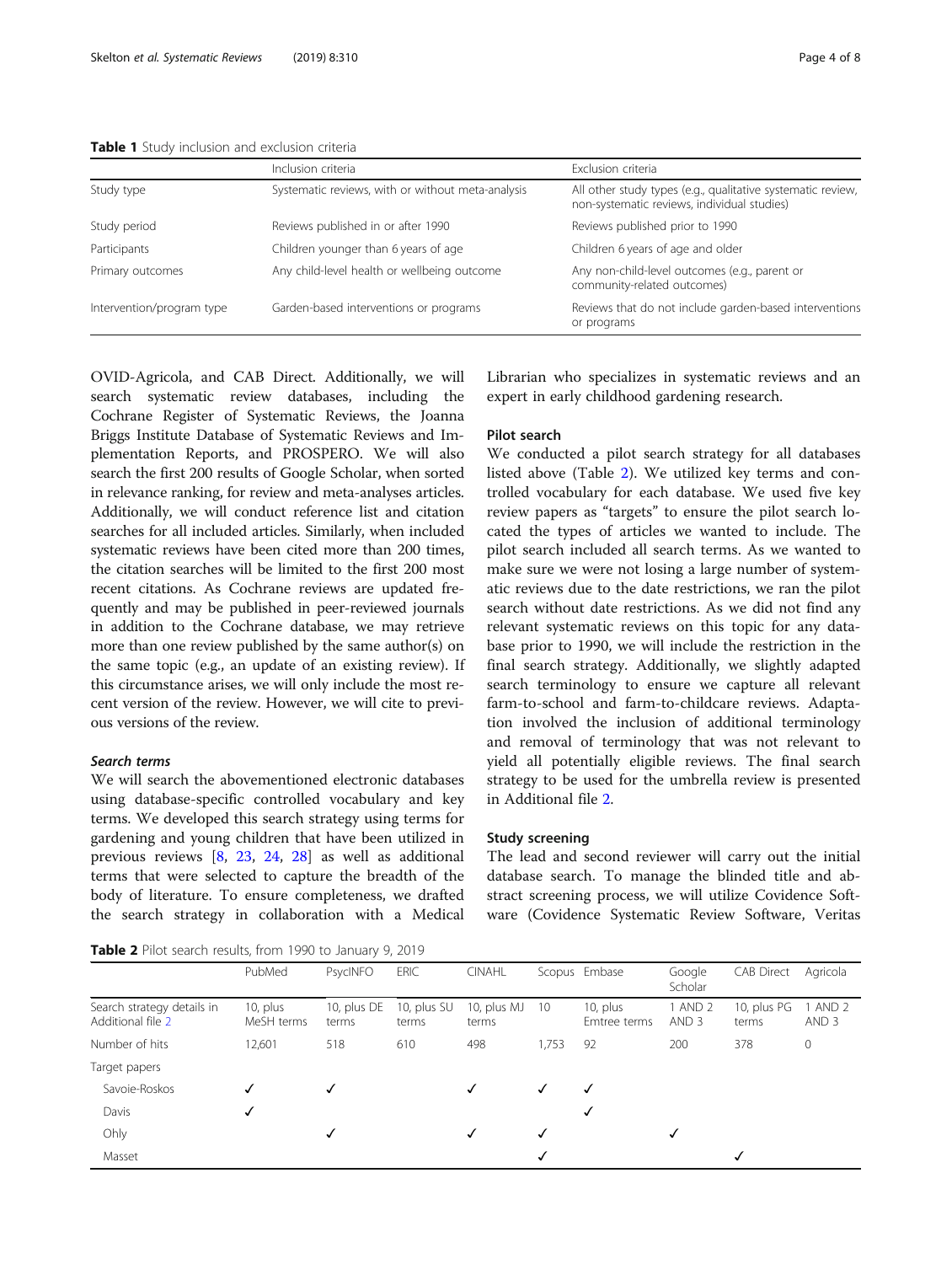Health Innovation, Melbourne, Australia). As citations are imported into Covidence, they will automatically be de-duplicated based on an exact match of the title, date, and author. Following the comprehensive search, screening of the titles and abstracts will occur independently by three reviewers split into two teams. Within Covidence, each citation will be screened, using a priori inclusion and exclusion criteria and then categorized as "No," "Maybe" or "Yes." Through Covidence, the citation will be automatically filtered into one of three lists: "Irrelevant," "Resolve Conflicts," and "Full text review." For a citation to be added to the "Irrelevant" list, a "No" must be cast by both reviewers; if there is a disagreement between the two reviewers, the citation will move to the "Resolve Conflicts" list. A citation will move automatically to "Full text review" with any combination of "Maybe" and "Yes" received by a team of reviewers. Disagreements between reviewers will be resolved using consensus, and by a third reviewer if necessary.

Once the list of citations moving forward to full-text review is complete, the research team will gather articles in their full-text, PDF form with assistance from a medical librarian. During full text screening, both reviewers must agree on a final inclusion/exclusion decision as well as the accompanying rationale. If the authors cannot determine eligibility after full-text review, we will contact the review authors to assist in determining eligibility. We will document all reasons for exclusion throughout the full text screening phase in Covidence. After exhausting all efforts to retrieve full-text for a citation, the full text cannot be retrieved, it will be excluded. Additionally, should there be duplicates at this level, we will exclude them. Only those articles meeting all inclusion criteria will move forward for data abstraction. The number of included studies from search through data extraction will be automatically created using a PRISMA flow diagram within Covidence.

# Data extraction

During the full text data extraction phase, two reviewers will independently extract article data directly into Covidence. Using recommendations for relevant data fields for umbrella reviews from Aromataris et al. 2015 [\[27](#page-7-0)], we will collect the following data, at minimum, from each eligible systematic review: (1) citation details; (2) purpose/objectives of the included review; (3) review methodology (e.g., meta-analysis, narrative synthesis); (4) study population (e.g., age, demographic characteristics), setting (e.g., country, setting of garden-based intervention), and context; (5) search strategy and results (e.g., number of databases sources and searched, date range, inclusion of gray literature); (6) number of included studies, citation, type, and country of origin of studies; (7) child-level health and wellbeing outcomes reported

that are relevant to the umbrella review questions; (8) funding sources for each review; (9) main findings relevant to the review question; and (10) comments or notes regarding included studies. For each review article, we will also extract information for individual primary studies meeting inclusion criteria, including, but not limited to citation details, child characteristics, setting, intervention type and design, results, limitations, and conclusions to enable us to account for overlap at the primary study level. We will be limited to data extraction at the individual study level based on what is presented in the review. The data extraction form is included as Additional file [3](#page-6-0). We will contact corresponding authors for any missing data or for clarification of unclear items.

# Quality appraisal

In addition to data extraction, a quality appraisal for each systematic review will be conducted using the AMSTAR 2, which is updated to allow for both randomized and observational studies [[29\]](#page-7-0). The recent update to the original AMSTAR tool addresses the more modern need for policy and research decision making that account for "real-world observational evidence" [\[29](#page-7-0)]. AMSTAR 2 is an appraisal tool consisting of 16 items with the following response options: Yes, Partial Yes, No. The AMSTAR has been evaluated and shown to be both valid and reliable [\[30\]](#page-7-0). Please note that AMSTAR 2 was not intended to be scored, and as such we will not score this tool. To evaluate quality, two reviewers will independently extract relevant data based on the AMSTAR 2 for each included article. Any disagreements between reviewers will be resolved among themselves first through discussion and by a third reviewer if the reviewers are unable to achieve consensus. We will not exclude reviews based on results of their quality assessment. Rather, we will conduct the quality assessment to critique the strength of evidence generated.

# Confidence in evidence

For included studies, we will report on confidence in findings using the information presented in each review. This could be in the form of a quality of evidence tool, such as the Grading of Recommendations Assessment, Development, and Evaluation (GRADE) measures [\[31](#page-7-0)]. However, there are many additional tools that existing reviews can use to assess the confidence in evidence, which may cause variations in how this aspect is reported in reviews. As such, we will report on the exact tool used for included reviews and their associated findings, iteratively making the decision on how to display confidence in findings based on the information reported in each individual review. If a review is included in which the authors did not conduct an assessment of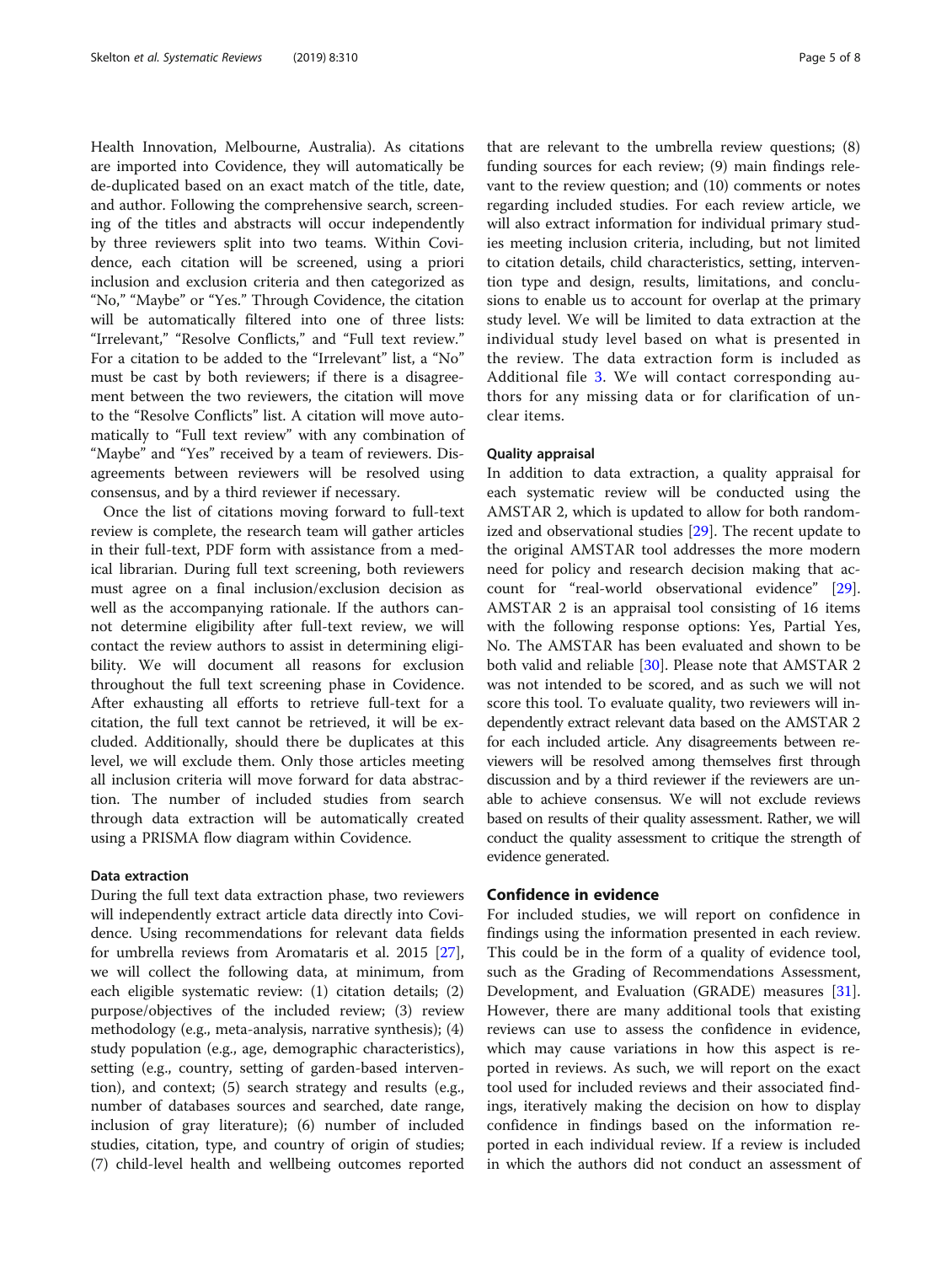confidence in evidence, the review team will not conduct any de novo assessments. In this instance, there will be no confidence in evidence presented for that review.

# Reporting of findings

For this umbrella review, we will report a summary of findings from all included reviews based on data synthesis, presenting a comprehensive overview of what is known in the literature on the role of garden-based interventions in health promotion for children aged 6 years and younger. We will create the summary of findings tables from extracted data, directly mapping findings to our research questions per the Joanna Briggs Institute methodology for conducting an umbrella review [[25](#page-7-0)] and the Cochrane Handbook's Methodology for conducting an overview of reviews [[32\]](#page-7-0). We will take a mixed-methods approach to synthesizing the review literature, utilizing both qualitative methods (e.g., narrative synthesis) and quantitative methods (e.g., numerical patterns or associations). In line with the research questions guiding this umbrella review, we plan to highlight the strengths and weakness of included systematic reviews, as well as describe any evidence gaps we identify. We also plan to report on effectiveness of garden-based interventions. For this, we will present a grid of intervention components and child health and well-being outcomes, noting directionality of each outcome. We plan to summarize the setting, outcome measures, numbers of children, and pooled results from each review, including implications for future research and practice through tables and narration, as appropriate. When reporting findings in tabular form, we will present child health outcomes across included reviews, stratifying tables by review methodology (e.g., all evidence gained from reviews of randomized controlled trials) and child health outcome (e.g., reporting evidence on academic performance separately from nutrition outcomes). For child health outcomes, we anticipate reporting tabular results in the following categories: child nutrition outcomes, academic performance, education, mental health and social skills, gut microbiome, and physical activity. For child nutrition outcomes, we anticipate a need to break down results further, in which case we will report results in the following categories: (1) intake, reporting separately on fruit and vegetable intake as allowed; (2) selection, reporting fruit and/or vegetable selection and preference outcomes; and (3) biometric and anthropometric outcomes (e.g., body mass index, wasting, etc.) Where tabular presentations of results are presented, they will be accompanied by detailed descriptions. As we are including a broad range of health outcomes, we expect included reviews to report on child health outcomes in different ways and will be limited to what is reported. We will aim to report health outcomes stratified by the following age groups: infancy (less than 12 months of age), toddlers (12 months of age–less than 36 months of age), and preschool (3 years of age–less than 6 years of age). However, we will be limited in this stratification by how included reviews report on health outcomes by age. For example, if a review stratifies findings by age (e.g., preschool, school-age), we will report our results accordingly. Similarly, if a review does not separate results by age, we will only be able to report what is reported in the review. In this instance, results that cannot be disaggregated by age will be reported separately within our review.

Additionally, we will create a table summarizing the AMSTAR 2 results for each included review. As is best practice, we will report the entire umbrella review in accordance with PRISMA guidelines.

Due to the potential for overlap of primary studies in the review articles, we will report the number of times individual studies are included across multiple reviews. We will systematically identify any occurrences of overlap across systematic reviews by noting individual studies included in more than one review. We will also explore the consistency of reporting at the individual level across reviews [\[33](#page-7-0)] to determine if there is any overlap. We will explore this through the use of The Cochrane Handbook's template for mapping individual primary studies contained within included systematic reviews [\[32](#page-7-0)]. For example, one review article may report on one specific child health outcome of an individual study, while another review includes the same study but reports on a different (perhaps secondary) health outcome. In this case, we would not consider this overlap. However, if reviews are reporting the same outcomes from the same study, we will highlight this overlap. If we do find there is overlap, we will calculate the corrected covered area [[34\]](#page-7-0) and report on this measure in the review paper. We will also consider overlap when interpreting results of the review.

# **Discussion**

For this umbrella review, we aim to (1) identify and synthesize existing review and meta-analysis articles on garden-based interventions for young children; (2) identify the most prominent measures used to detect and assess the impacts of garden-based interventions in young children; (3) critically evaluate the available evidence both narratively and quantitatively; and (4) identify gaps in the literature and describe areas of improvement for the scientific field of garden-based interventions, including, but not limited to study design, measurement, and child health outcomes. In doing so, we will provide a very comprehensive overview of what is known in the literature about the health and wellbeing impacts of gardening programs for young children.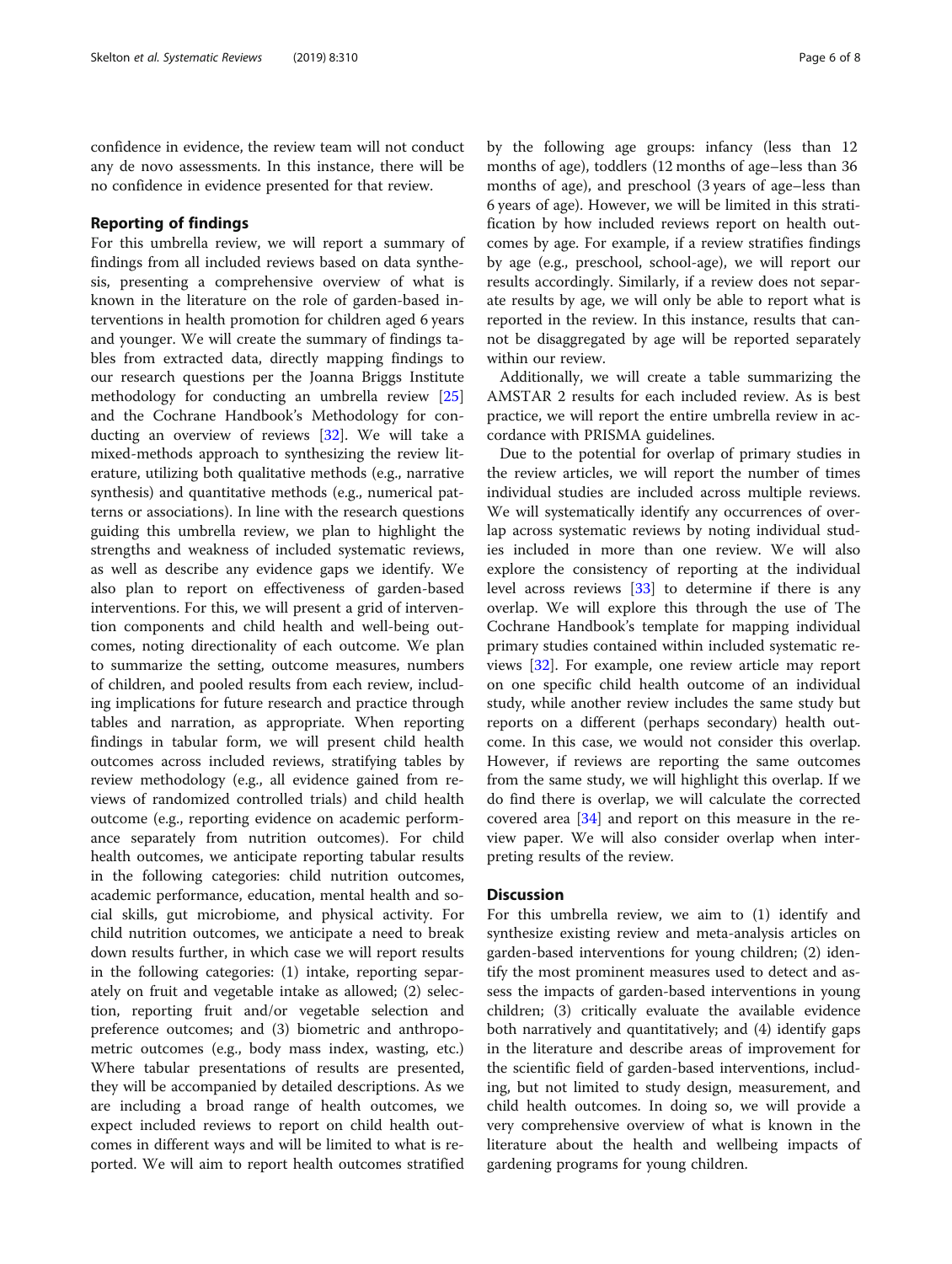<span id="page-6-0"></span>This umbrella review has several strengths. First, this umbrella review fills a considerable gap in the literature by providing a holistic overview of existing evidence of the health and wellbeing benefits of garden-based interventions for young children, identifying strengths of current evidence and highlighting areas for improvement. To date, this type of umbrella review does not exist. Second, this review will examine knowledge gaps in the field and elaborate on how these gaps could be addressed by future research. Summarizing this information will be an asset to both researchers and public health professionals aiming to improve the health and wellbeing of young children. Additionally, this umbrella review will be conducted using the most systematic procedures available at this time. Adhering to these guidelines helps ensure that we procedure a high-quality umbrella review that will be a useful and trusted resource for interested parties.

Anticipated challenges for this review include the need to extract relevant information from existing review articles. We realize there are numerous benefits to gardenbased interventions throughout the life span. However, we only focused on children younger than 6 years, as this is an area where garden-based interventions in an ECE, community, or home setting could make a substantial impact. We limited our search to peer-reviewed literature published after 1990, but do not believe this will exclude any relevant studies based on the pilot search strategy. However, we realize the exclusion of non-peer reviewed literature may eliminate high-quality reviews, which is another limitation. We will elaborate on additional limitations in regard to findings in the narration of the review. Another limitation of this review will be the potential for study overlap across reviews. Knowing this potential risk, we will examine and report on any overlap in the review.

Despite anticipated limitations, conducting this umbrella review on the role of gardening for health promotion in young children could be of great importance for researchers, public health professionals, and policymakers. By summarizing the current evidence for and simultaneously identifying strengths, weaknesses, and limitations for garden-based interventions, we hope to strengthen the quality of future research in this area. Further, we hope to support and highlight evidence-based interventions that improve the health and wellbeing of young children.

# Supplementary information

Supplementary information accompanies this paper at [https://doi.org/10.](https://doi.org/10.1186/s13643-019-1229-8) [1186/s13643-019-1229-8.](https://doi.org/10.1186/s13643-019-1229-8)

Additional file 1. PRISMA-P Checklist. Additional file 2. Search Strategy Additional file 3. Data Extraction Form.

#### Abbreviations

AMSTAR: A Measurement Tool to Assess Systematic Reviews; ECE: Early care and education; PICO: Population, intervention, context, outcome and study design; RoB: Risk of bias

#### Acknowledgements

None.

#### Authors' contributions

KS drafted the initial manuscript and critically reviewed and revised the manuscript. SBN provided oversight and critically reviewed and revised the manuscript. AH reviewed and edited the manuscript. All authors approved the final manuscript as submitted and agreed to be accountable for all aspects of the work.

# Funding

None.

#### Availability of data and materials

N/A

Ethics approval and consent to participate N/A

#### Consent for publication

N/A

#### Competing interests

The authors declare that they have no competing interests.

#### Author details

<sup>1</sup> Johns Hopkins Bloomberg School of Public Health, 624 N. Broadway, HH904 Baltimore, MD 21205, USA. <sup>2</sup>Johns Hopkins Bloomberg School of Public Health, 624 N. Broadway, HH755, Baltimore, MD 21205, USA.

# Received: 12 March 2019 Accepted: 11 November 2019 Published online: 06 December 2019

#### References

- 1. Hanbazaza MA, Triador L, Ball GD, Farmer A, Maximova K, Alexander First N, et al. The impact of school gardening on Cree children's knowledge and attitudes toward vegetables and fruit. Can J Diet Pract Res. 2015;76(3):133–9.
- 2. Morgan PJ, Warren JM, Lubans DR, Saunders KL, Quick GI, Collins CE. The impact of nutrition education with and without a school garden on knowledge, vegetable intake and preferences and quality of school life among primary-school students. Public Health Nutr. 2010;13(11):1931–40.
- 3. Parmer SM, Salisbury-Glennon J, Shannon D, Struempler B. School gardens: an experiential learning approach for a nutrition education program to increase fruit and vegetable knowledge, preference, and consumption among second-grade students. J Nutr Educ Behav. 2009;41(3):212–7.
- 4. Soga M, Gaston KJ, Yamaura Y. Gardening is beneficial for health: a metaanalysis. Preventive Medicine Reports. 2017;5:92–9.
- 5. Ozer EJ. The effects of school gardens on students and schools: conceptualization and considerations for maximizing healthy development. Health Educ Behav. 2007;34(6):846–63.
- 6. Robinson-O'Brien R, Story M, Heim S. Impact of garden-based youth nutrition intervention programs: a review. J Am Diet Assoc. 2009;109(2):273–80.
- 7. Wang D, MacMillan T. The benefits of gardening for older adults: a systematic review of the literature. Activities, Adaptation & Aging. 2013;37(2):153–81.
- 8. Ohly H, Gentry S, Wigglesworth R, Bethel A, Lovell R, Garside R. A systematic review of the health and well-being impacts of school gardening: synthesis of quantitative and qualitative evidence. BMC Public Health. 2016;16:286.
- 9. Nekitsing C, Blundell-Birtill P, Cockroft JE, Hetherington MM. Systematic review and meta-analysis of strategies to increase vegetable consumption in preschool children aged 2-5 years. Appetite. 2018;127:138–54.
- 10. Berezowitz C, Bontrager Yoder A, Schoeller D. School gardens enhance academic performance and dietary outcomes in children. Journal of School Health. 2015;85(8):508–18.
- 11. Savoie-Roskos MR, Wengreen H, Durward C. Increasing fruit and vegetable intake among children and youth through gardening-based interventions: a systematic review. J Acad Nutr Diet. 2017;117(2):240–50.